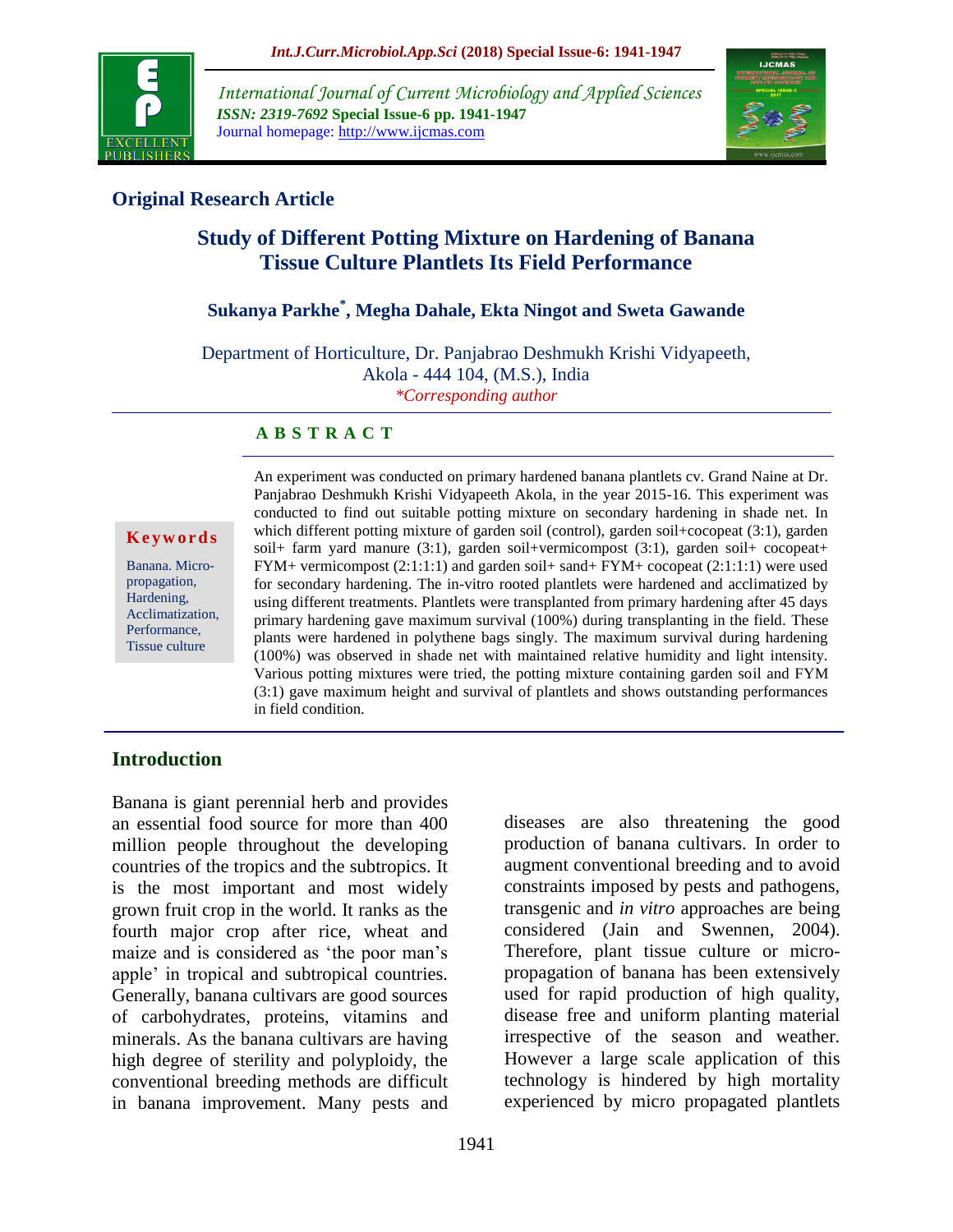when transferred to *ex vitro* conditions. During in vitro conditions, plantlets grow under special conditions in relatively airtight vessels i.e., air humidity is higher and irradiance is lower than in conventional culture (Uzaribara *et al.,* 2014).

Grand Naine (*Musa accuminata*) is one of the most popular cultivars which is known for its unique aroma and fruit quality, because of its qualities and taste it is internationally accepted and most suitable for the export. After ripening, the fruit develop excellent aroma and good bright yellow colour, which attracts people widely. Now days, the major source of planting material is tissue culture companies and is most widely accepted by the farmers because of the superiority of the tissue culture plants over the conventional rhizome sucker plantation (Singh 2014).

During *in vitro* conditions, plantlets grow under special conditions in relatively airtight vessels i.e., air humidity is higher and irradiance is lower than in conventional culture. Microshoots, upon transfer to *ex vitro* conditions are exposed to abiotic stress (altered temperature, light intensity and humidity conditions) and biotic stress conditions i.e., soil microflora (Deb and Imchen 2010). High mortality is observed upon transfer of microshoots to *ex vitro* conditions as the cultured plants have nonfunctional stomata, weak root system and poorly developed cuticle (Mathur *et al.,* 2008). The physiological and anatomical characteristics of micro-propagated plantlets necessitate that they should be gradually acclimatized to the environment of the greenhouse or field (Hazarika, 2003). Development of cuticle, epicuticular waxes, and effective stomatal regulation of transpiration occurs leading to stabilization of water potential of field transferred plantlets. (Silova *et al.,* 1999). Therefore

Primary and Secondary hardening is an integral and vital activity of the whole process of tissue culture technology. Improper hardening leads to the failure of whole technology and the industry itself. Success in hardening is a must for an industry for its survival (Radheshyam and Subramani, 2008).

In micro-propagation, it is desirable to produce plantlets that can grow better after transplanting into the soil. So, acclimatization is the most crucial process during banana micro-propagation as the *in vitro* raised plantlets are not readily adapted for *in vivo* conditions (Vasane *et al.,* 2006). Acclimatization is the most crucial process during banana micro-propagation as the *in vitro* raised plantlets are not readily adapted for *in vivo* condition (Vasane 2006). The success in acclimatization of *in vitro* produced banana plantlets largely depends not only on the post transfer growth conditions but also on the pre-transfer culture condition (Allam *et al.,* 2000). Since the tissue cultured plants are very poorly adapted to external environmental condition. The present investigation was carried out to study the different potting mixture for secondary hardening acclimatization treatments on micro propagated banana plantlets for better vegetative growth and field survival. Keeping these facts in a view, the proposed study will plan.

## **Materials and Methods**

The present study was carried out at the Department of Horticulture, Dr. Panjabrao Deshmukh Krishi Vidyapeeth Akola in the year 2015-16. Primary hardened plantlets of tissue culture banana cv. Grandnaine were collected from tissue culture nursery. The *in vitro* produced plantlets were subjected to different hardening treatments which include polythene bags kept in shadenet for getting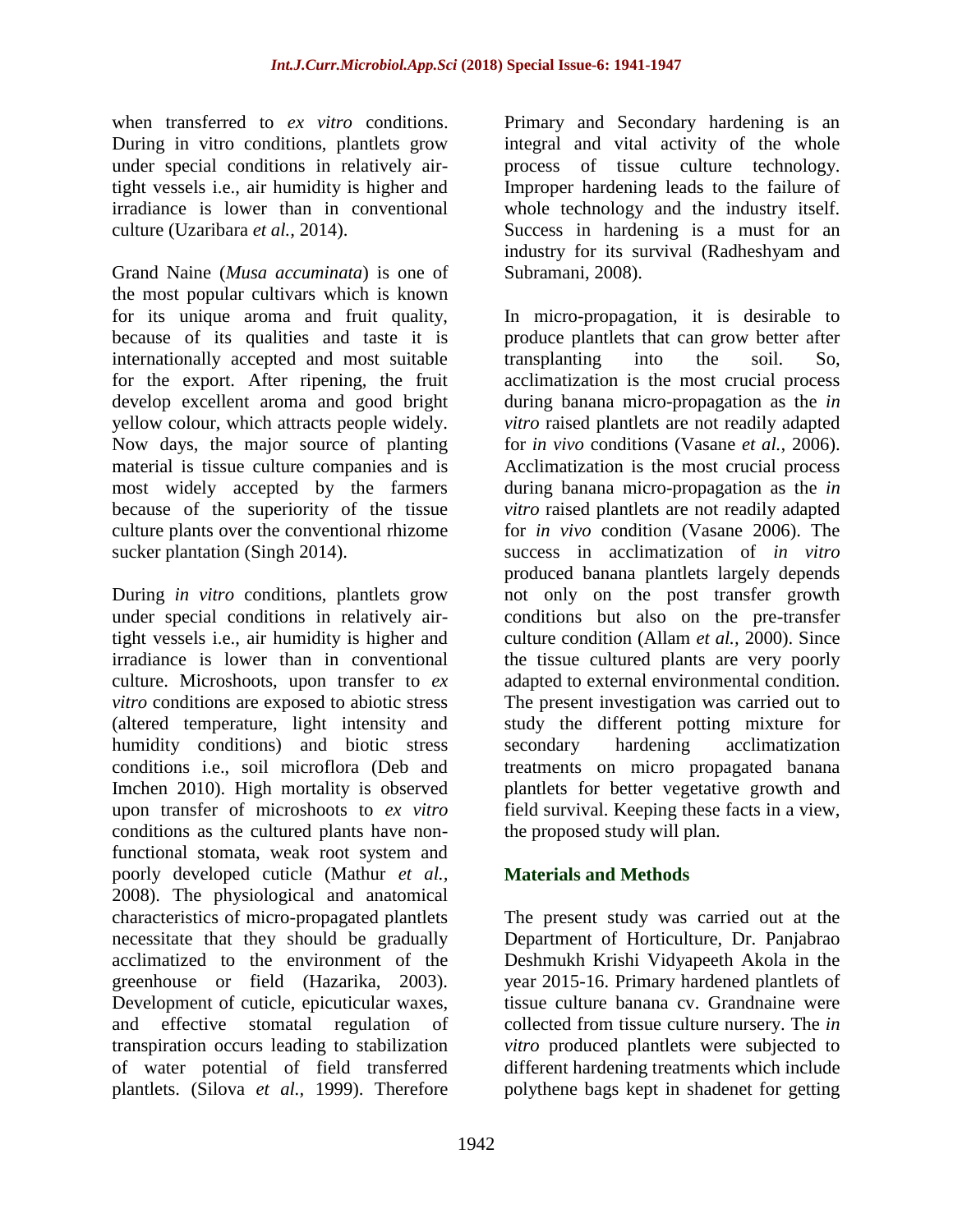maximum growth and survival. Different potting mixtures combinations were tried which include soil, FYM, cocopeat, vermicompost and sand. The experiment was carried out using RDB design with three replications. The Data were recorded for different treatment with parameters and analyzed by statistically as per Panse and Sukhatme).

### **Results and Discussion**

Treatment given to raise plantlets; so as to make them adapted to the natural environment is a critical process due to their anatomical and physiological peculiarities. Excessive water loss from plantlets was prevented by giving various treatments. These treatments were found to influence greatly the survival and growth of plantlets. Out of different treatments (Table 1) the adapted percent plantlets survived when they were kept polythene bag in shadenet with maintained condition (i.e. relative humidity and light intensity). According to them plantlets develop their stomatal control mechanism during this period.

## **Influence of potting mixture**

The data pertaining to the influence of different potting mixtures on survival and growth of plantlets are presented in Table 1 and (Plate a). 100 per cent survival was obtained in the potting mixture containing garden soil+ FYM (3:1) and garden soil+ vermicompost (3:1) which was superior to all other treatments. Only 94.23 per cent survival was recorded in potting mixture containing garden soil only. The maximum height of plantlet (30.86 cm) was recorded in potting mixture containing garden soil+ FYM which was closely followed by mixture containing garden soil+ vermicompost (3:1) (28.08 cm) as well as garden soil+ FYM+ sand + cocopeat

(2:1:1:1). The potting mixture containing garden soil was significantly inferior to other potting mixtures. Physical, chemical and biological properties of potting mixture are important for the establishment of in vitro produced plantlets. (Kansara *et al.,* 2013) worked on Castor and found the reason for better hardening in vermicompost may be due to presence of rich organic matter source providing strength and essential nutrients for survival to the in vitro raised plants. Better performance of FYM may be attributed to its ability to improve biological properties of soil. On the other hand, sand may be responsible for producing sufficient aeration. Hence, garden soil + FYM and garden soil+ vermicompost might have helped in giving better grip for roots, ample aeration and sufficient organic matter. Reports of (Rahman *et al.,* 2005) and Ali *et al.,* 2011) support the result as they obtained better survival and growth of banana plantlets in the potting mixture containing soil: sand: FYM (2:1:1 v/v/v).

The growth parameter like plant height was significantly maximum throughout in the secondary hardening  $(18.31, 24.01, and)$ 30.86 cm at 15, 30 and 40 days, respectively) in  $T_3$  - garden soil + FYM (3:1). Whereas, minimum plant height was recorded in  $T_1$  - garden soil (control) (13.91, 15.16 and 18.05 cm at 15, 30 and 45 Days, respectively).Significantly maximum pseudostem girth of plantlets were observed throughout in secondary hardening the growth period (1.65, 1.9 and 2.15 cm at 15, 30 and 45 days, respectively) in  $T_3$  - garden soil+ FYM. Whereas, minimum pseudostem girth was recorded in  $T_1$ - garden soil (control) (1.14, 1.28 and 1.35 cm at 15, 30 and 45 days, respectively).Significantly maximum number of leaves per plant was observed throughout secondary hardening in the growth period (5.53, 6.95 and 7.15 at 15, 30 and 45 days, respectively) in  $T_3$  – garden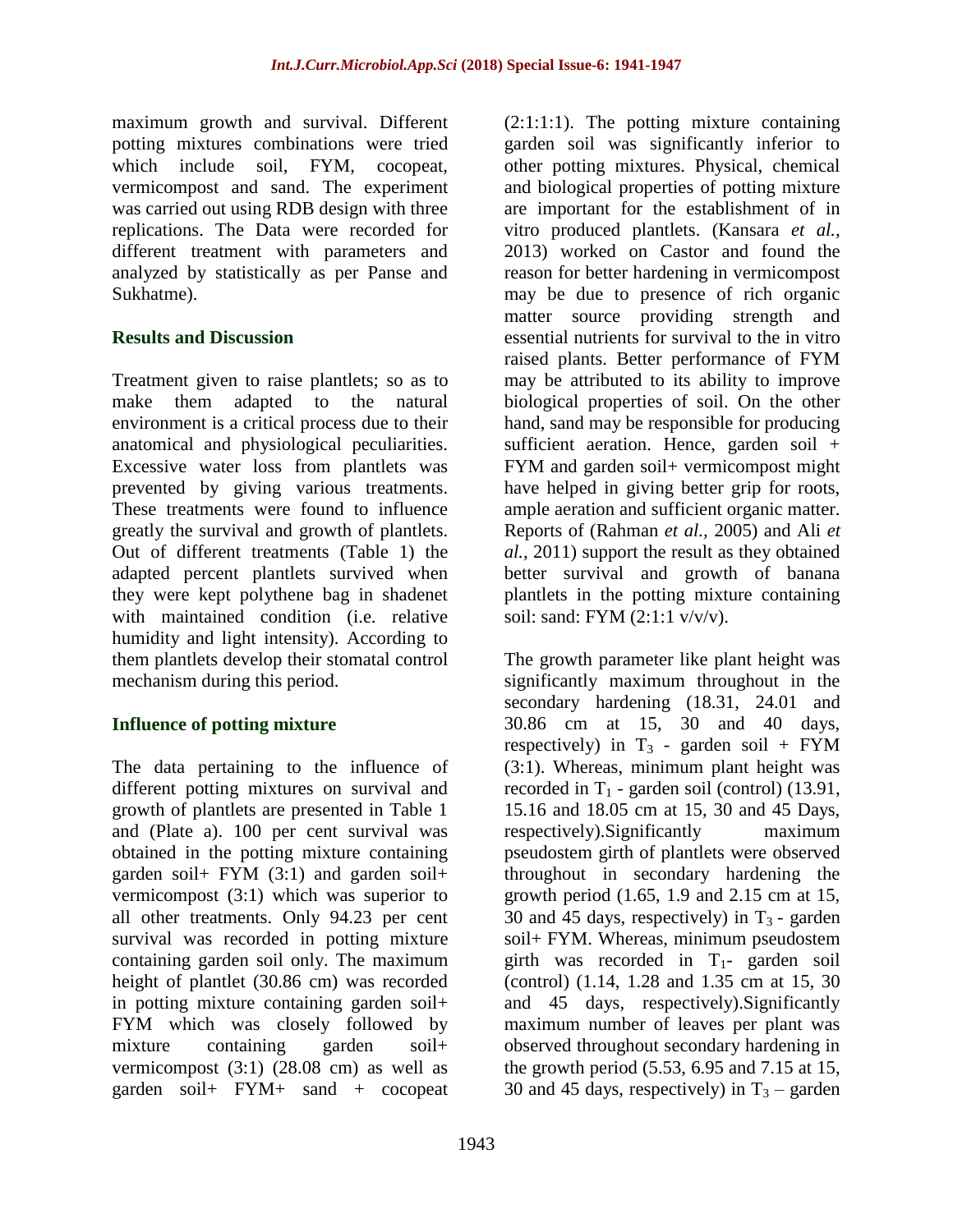# soil+ FYM (3:1).

| Treatments                                     | Plant  | Pseudo     | Number    | Leaf                   | Root   | Root  | Survival |
|------------------------------------------------|--------|------------|-----------|------------------------|--------|-------|----------|
|                                                | height | stem girth | of leaves | area                   | length | mass  | (% )     |
|                                                | (cm)   | (cm)       |           | $\text{(cm}^2\text{)}$ | (cm)   | (g)   |          |
| $T_1$ - Garden soil                            | 18.05  | 1.35       | 6.40      | 403.58                 | 19.02  | 22.52 | 94.23    |
| $T_2$ - Garden soil+<br>cocopeat               | 20.01  | 1.55       | 6.45      | 405.54                 | 20.42  | 23.14 | 98.07    |
| $T_3$ – Garden soil+<br><b>FYM</b>             | 30.86  | 2.15       | 7.15      | 417.63                 | 28.20  | 29.17 | 100      |
| $T_4$ - Garden soil+<br>vermicompost           | 28.08  | 1.85       | 6.69      | 413.84                 | 25.83  | 27.60 | 100      |
| $T_5$ -Garden soil+<br>$\cos$ FYM+<br>vermin   | 21.82  | 1.60       | 6.53      | 409.84                 | 21.79  | 24.69 | 98.07    |
| $T_6$ - Garden soil+<br>$FYM + sand +$<br>coco | 25.28  | 1.65       | 6.65      | 411.98                 | 24.99  | 25.91 | 94.22    |
| CD at $5%$                                     | 1.812  | 0.193      | 0.214     | 2.305                  | 1.813  | 1.704 | 7.335    |

# **Table.1**

### **Table.2**

| Treatments     | Plant  | Pseudostem    | Number     | Leaf         | Number  | Chlorophyll | Survival |
|----------------|--------|---------------|------------|--------------|---------|-------------|----------|
|                | height | circumference | of         | $area(dm^2)$ | of      | content     | (% )     |
|                | (cm)   |               | functional |              | suckers | (mg/g)      |          |
|                |        |               | leaves     |              |         |             |          |
| $T_1$ - Garden | 176.49 | 17.36         | 8.03       | 229.84       | 1.50    | 1.035       | 85.41    |
| soil           |        |               |            |              |         |             |          |
| $T_2$ - Garden | 178.97 | 18.89         | 8.97       | 230.71       | 2.00    | 1.075       | 89.58    |
| soil+          |        |               |            |              |         |             |          |
| cocopeat       |        |               |            |              |         |             |          |
| $T_3 -$ Garden | 185.68 | 23.90         | 13.83      | 238.93       | 2.75    | 1.405       | 93.75    |
| soil+ FYM      |        |               |            |              |         |             |          |
| $T_4$ - Garden | 183.45 | 21.83         | 11.88      | 237.92       | 2.55    | 1.250       | 91.66    |
| soil+          |        |               |            |              |         |             |          |
| vermicompost   |        |               |            |              |         |             |          |
| $T_5$ -Garden  | 180.94 | 19.88         | 9.08       | 232.16       | 2.00    | 1.350       | 83.33    |
| soil+ coco+    |        |               |            |              |         |             |          |
| $FYM+$         |        |               |            |              |         |             |          |
| vermin         |        |               |            |              |         |             |          |
| $T_6$ - Garden | 182.05 | 20.99         | 10.89      | 234.39       | 2.25    | 1.363       | 87.49    |
| soil+ FYM+     |        |               |            |              |         |             |          |
| $sand + coco$  |        |               |            |              |         |             |          |
| CD at $5\%$    | 2.132  | 1.910         | 1.701      | 2.200        | 0.424   | 0.107       | 12.469   |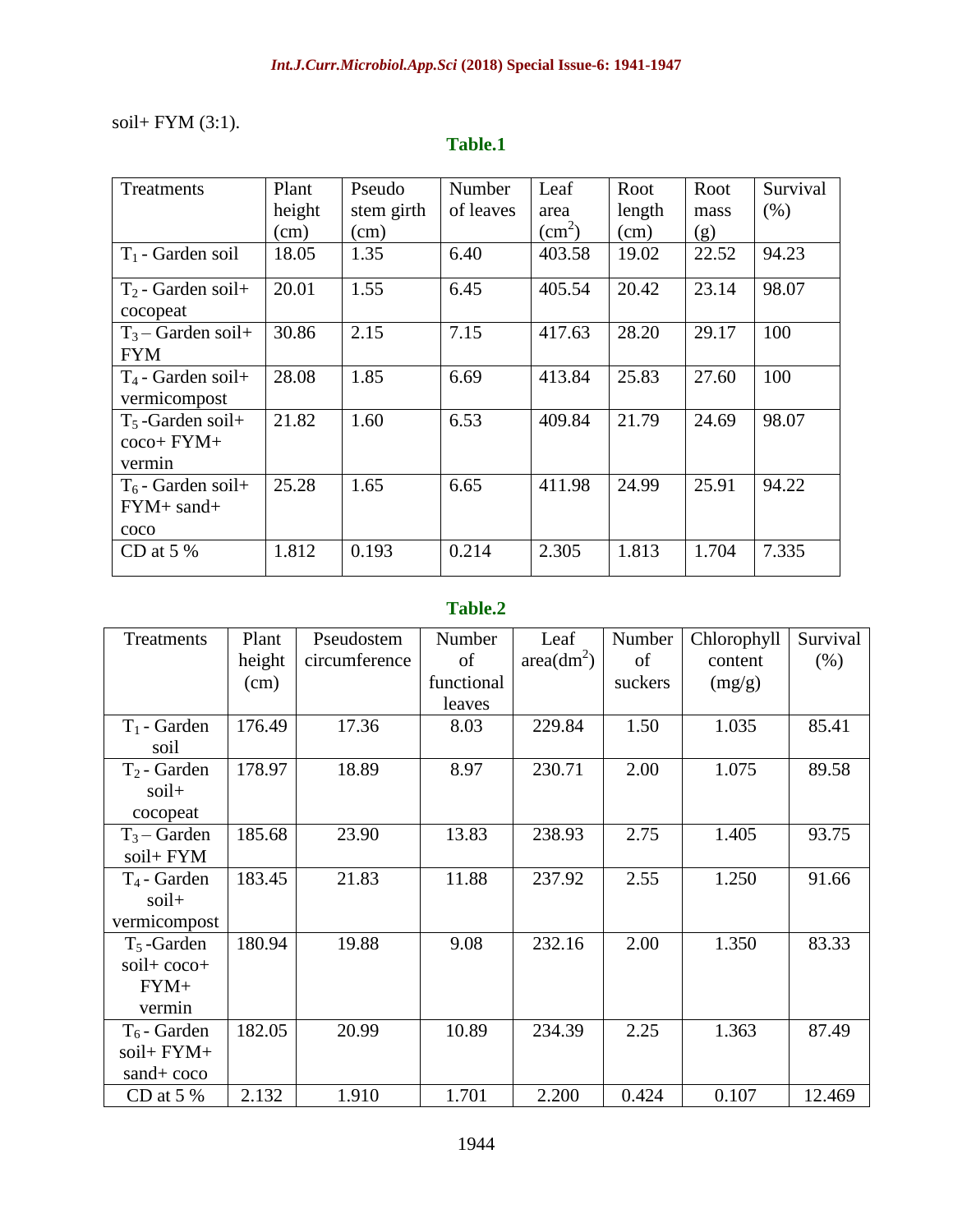

Whereas, minimum number of leaves per plant was recorded in  $T_1$ - garden soil (control) (4.8, 6.35 and 6.40 at 15, 30 and 45 days, respectively). Significantly maximum leaf area per plant was observed throughout secondary hardening in the growth period  $(231.78, 332.22 \text{ and } 417.63 \text{ in } \text{cm}^2 \text{ at } 15, 30)$ and 45 days, respectively) in  $T_3$  – garden soil+ FYM (3:1). Whereas, minimum leaf area was recorded in  $T_1$  – garden soil (control) (215.40, 292.08 and 403.59 in cm<sup>2</sup> at 15, 30 and 45 days, respectively). Significantly maximum root length was observed throughout secondary hardening in the growth period (15.16, 22.08 and 28.20 in cm at 15, 30 and 45 days, respectively) in  $T_3$ - garden soil +  $FYM$  (3:1). Whereas, minimum root length was recorded in  $T_1$  garden soil (control) (12.78, 15.20 and 19.02 at 15, 30 and 45 days, respectively).Significantly maximum root mass was observed throughout secondary hardening in the growth period (12.08, 22.01 and 29.17 in gm at 15, 30 and 45 days respectively) in  $T_3$  – garden soil+ FYM (3:1). Whereas, minimum root mass was recorded in  $T_1$ - garden soil (control) (7.95, 15.09 and 22.52 in gm at 15, 30 and 45 days, respectively).

The survival percentage in secondary hardening was recorded minimum in  $T_1$  garden soil (control) 94.23 per cent whereas, maximum survival percentage was recorded



in  $T_3$  - garden soil + FYM (3:1) 100 per cent throughout the growth period (45 days). The data represented in Table 1.

#### **Initial Field performance of Banana**

The observations were recorded of initial growth period for 120 days after planting on growth parameter aspects viz., height of plant, circumference of pseudo stem, number of leaves, leaf area, root mass, root length, The observations were recorded during 15 days interval from September to January in secondary hardening and January to May at its initial field performance. From overall assessment of results obtained it may be concluded that potting mixture of garden soil and FYM (3:1) may prove better survival in hardening and also field condition. The observations were based on the results of experiment conducted for vegetative growth and their survival in main field therefore these results are suggestive. The results were found significant.

The initial field performance of the plantlets the plant height was significantly maximum 185.68 in cm at 120 DAP in  $T_3$  - garden soil+ FYM (3:1) Whereas, minimum plant height was recorded in  $T_1$  - garden soil 176.49 cm. The performance of the plantlets the pseudostem girth was significantly maximum 23.90 cm at 120 DAP in  $T_3$  garden soil+ FYM (3:1) whereas, minimum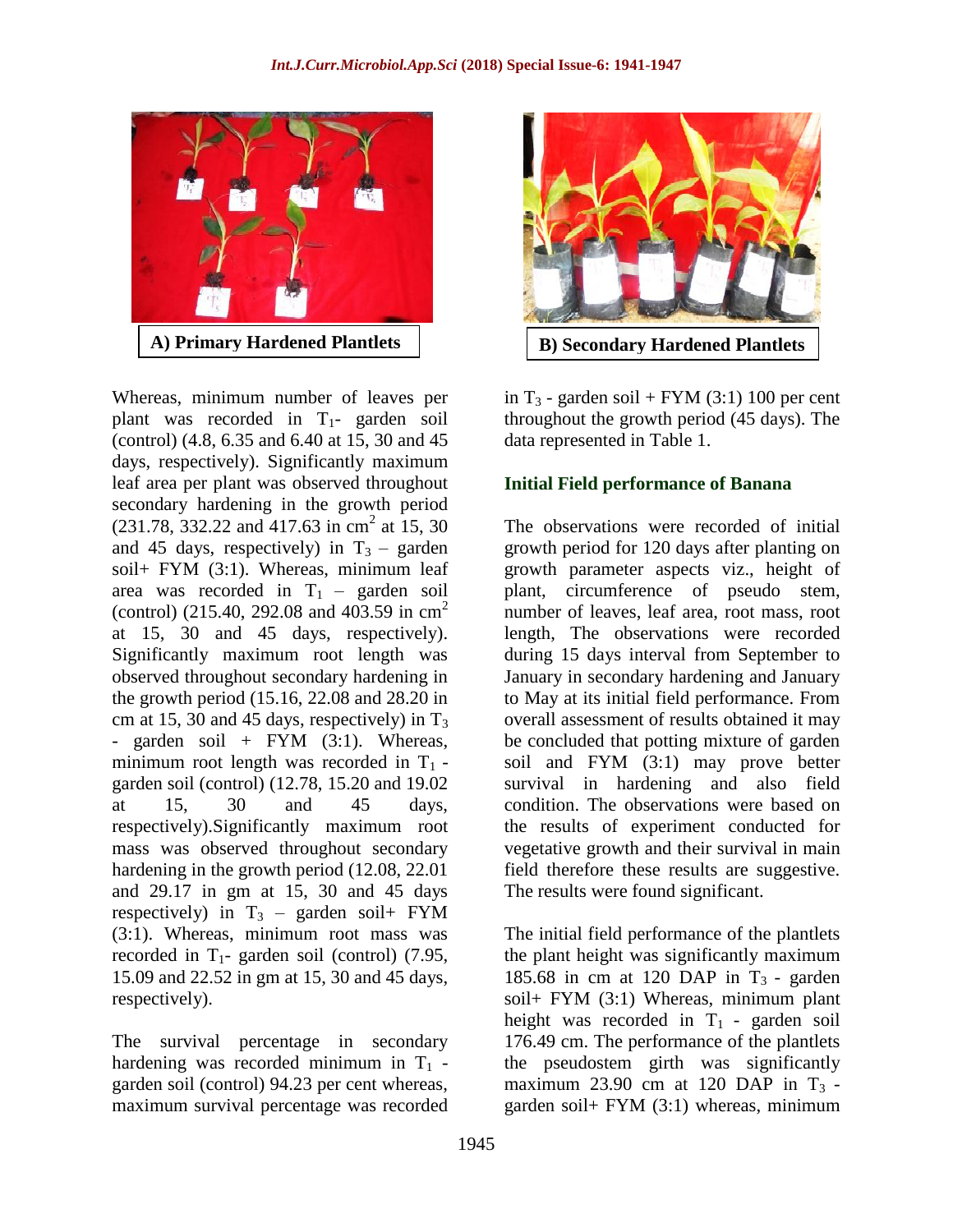plant height was recorded in  $T_1$  - garden soil 17.36 cm. The number of functional leaves was significantly maximum leaves 13.83 at 120 DAP in  $T_3$  - garden soil+ FYM (3:1). The initial leaf area was significantly maximum 238.93 dm<sup>2</sup> in T<sub>3</sub> - garden soil+ FYM (3:1). The number of suckers influenced by different potting mixture was recorded significantly minimum in  $T_1$  garden soil (control) throughout the growth period (1.50). Whereas, maximum number of suckers were recorded in  $T_3$  - garden soil + FYM (3:1) (2.75).Chlorophyll content in leaf was significantly maximum 1.405 mg/g in  $T_3$  - garden soil + FYM (3:1). Whereas, minimum chlorophyll content was recorded in treatment  $T_1$  - garden soil 1.035 mg/g. The data pertaining to the influence of different potting mixtures on survival and growth of plantlets are 93.75 per cent survival was obtained in the potting mixture containing garden soil and FYM (3:1) which was superior to all treatment. Only 85.41 per cent survival was recorded in potting mixture containing garden soil in initial field performance. The data represented in Table 2.

# **References**

- Ahmed, S., A. Sharma, B. Bhushan, V. K. Wali, P. Bakshi and A. K. Singh 2013. Studies on hardening and acclimatization of micro propagated plantlets of banana cv. GrandNaine; The Bioscan 9(3): 965-967.
- Ali, A., Sajid, A., Naveed, N. H., Majid, A., Saleem, A., Khan, U. A., Fafery, F. I. and Naz, S. 2011. Initiation, proliferation and development of micropropgation system for mass scale production of banana throught meristem culture. African J. Biotechnology. 10: 15731- 15738.
- Allam, E. K., B. A. Othman, E. L. Sawy, and S. D. Thabet, 2000. Establishment

of an aseptic culture of banana micropropagation *in vitro*. Annals of Agriculture Science. 38: 1121-1136.

- Deb, C. R., and T. Imchen, 2010. An efficient in vitro hardening of tissue culture raised plants. Biotech. Vol. 9: 79-83.
- Hazarika, B. N., 2003. Acclimatization of tissue-cultured plants.*Curr Sci*. 85:1704-1712.
- Jain, S. M. and R. Swennen, 2004. Banana improvement, cellular, molecular and mutagenesis approaches, Science publishers, New Hampshire. pp. 65- 67.
- Kansara, R. V. Sanjay, JhaSuman Kumar, J. and Mahtma, M. K. 2013.An efficient protocol for *in vitro* mass propagation of fusarium wilt resistant castor (*Ricinuscommunis*) parental line skp-84 throught apical meristem. *The Bioscan.* 8(2): 403-408.
- Panse, V. and P. V. Shukhatme, 1985. Statistical methods for agriculture workers 2<sup>nd</sup> enlarge edition ICAR publication, New- Delhi.
- Rahman, M. Z., Rahman, M. H., Mullah, M. U., Sultan, R. S., Bari, M. A. and Hossain, M. 2005. In vitro shoot multiplication and rooting of a dessert banana (Musa sp cv. Anupom). Pakistan J. Biological Sciences. 8: 1298-1302.
- Robert, L., H. Vanlaldiki and W. I. Meitei, 2013. In vitro shoot tip culture of banana cultivar Meitei. The Bioscan 8(3): 839-844.
- Uzaribara, E., H. Ansar, V. Nachegoeda, T. Amreen and B. N. Sathyanarayana, 2014. Acclimatization of *in vitro* propagated red banana (*Musa accuminata*) plantlets; The Bioscan 10(1): 221-224.
- Vasane, S. R. and R. M. Kothari, 2006. Optimization of secondary hardening process of banana plantlets (*Musa*